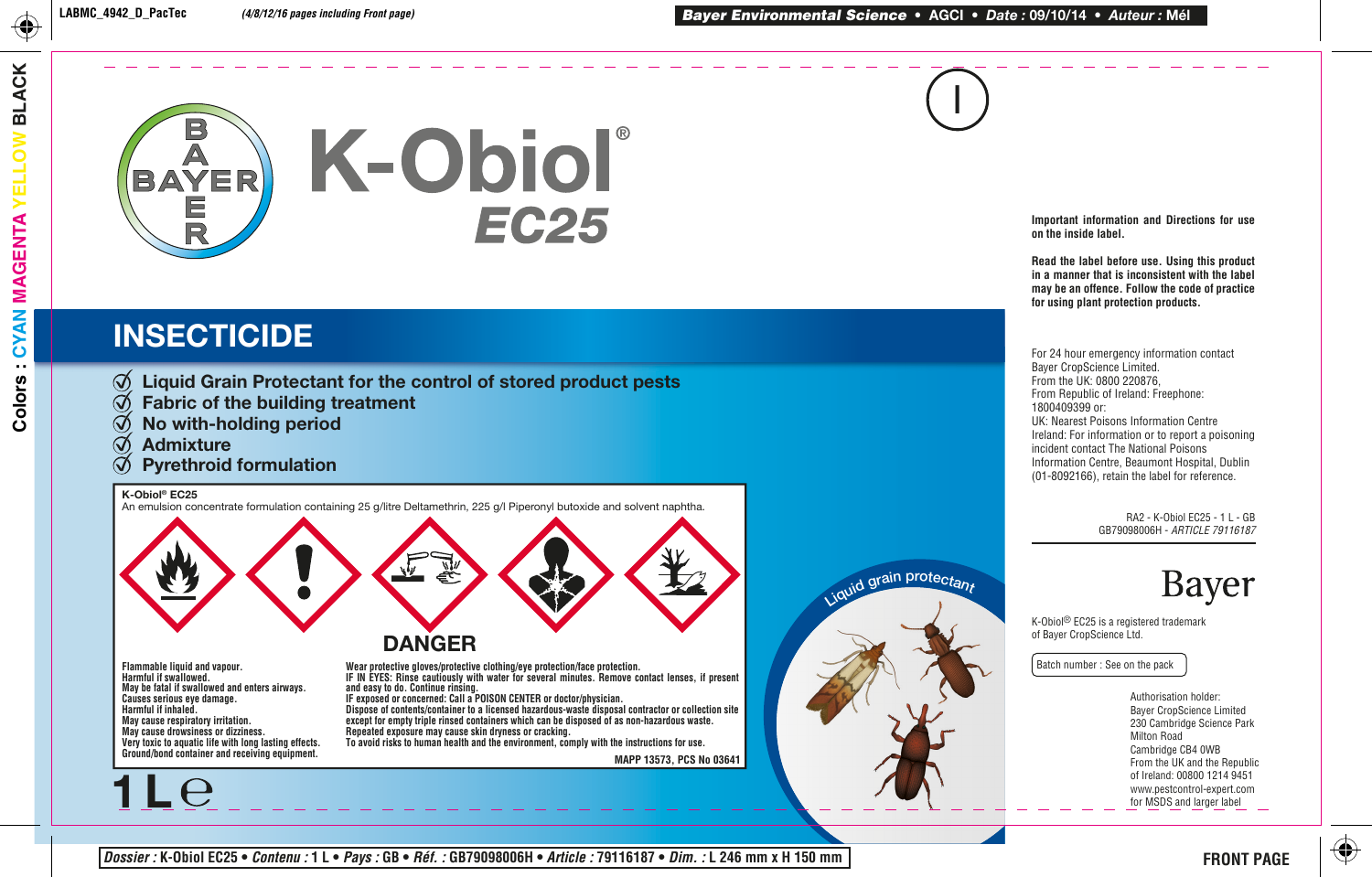#### **FOR PROFESSIONAL USE ONLY Important Information:**

#### FOR USE ONLY AS AN AGRICULTURAL INSECTICIDE IN FOOD STORAGE PRACTICE

Crops/situations: For use on stored grain and pulses, fabric of buildings and crop handling equipment.

Maximum individual dose: Crop handling equipment and storage structure:  $60$  ml per 100 m<sup>2</sup><br>Maximum number of treatments: Crop handling equ

Direct admixture with grain: 1 litre to 100 tonnes of grain/pulses.

Crop handling equipment and storage structure: 1 per annum Complete admixture for grains, pulses 1 per batch

The (COSHH) Control of Substances Hazardous to Health Regulations may apply to the use of this product at work - UK only.

**Read the label before use. Using this product in a manner that is inconsistent with the label may be an offence.**

**Follow the code of practice for using plant protection products.**

### **SAFETY PRECAUTIONS\***

#### **Operator Protection**

Engineering control of operator exposure must be used where reasonably practicable in addition to the following personal protective equipment:

WEAR SUITABLE PROTECTIVE GLOVES, FACE PROTECTION (FACESHIELD) AND SUITABLE RESPIRATORY PROTECTIVE EQUIPMENT (DISPOSABLE FILTERING FACEPIECE RESPIRATOR) for handling the concentrate during grain treatment.

WEAR SUITABLE PROTECTIVE CLOTHING (COVERALLS), SUITABLE PROTECTIVE GLOVES, RUBBER BOOTS, FACE PROTECTION (FACESHIELD) AND SUITABLE RESPIRATORY PROTECTIVE EQUIPMENT\* (DISPOSABLE FILTERING FACEPIECE RESPIRATOR) when using as a surface treatment spray or applying by hand-held equipment.

\*Half-mask to at least EN 140 with a combination filter to at least EN141 A1P2 or equivalent. However, engineering controls may replace personal protective equipment if a COSHH assessment shows they provide an equal or higher standard of protection - UK only. TAKE OFF IMMEDIATELY all contaminated clothing.

WASH CONCENTRATE from skin or eyes immediately. WASH HANDS AND EXPOSED SKIN before meals and after work. IF YOU FEEL UNWELL, seek medical advice immediately (show label where possible). WHEN USING DO NOT EAT, DRINK OR SMOKE. DO NOT BREATHE SPRAY.

#### **Environmental Protection**

Do not contaminate water with the product or its container. Do not clean application equipment near surface water. Avoid contamination via drains from farmyards and roads.

#### **Storage and Disposal**

KEEP OUT OF REACH OF CHILDREN.

KEEP AWAY FROM FOOD, DRINK AND ANIMAL FEEDING STUFFS.

KEEP IN ORIGINAL CONTAINER, tightly closed, in a safe place.

RINSE CONTAINER THOROUGHLY by using an integrated pressure rinsing device or manually rinsing 3 times. Add washings to the sprayer at the time of filling and dispose of safely.

DO NOT RE-USE CONTAINER for any purpose.

Use appropriate containment to avoid environmental contamination.

Dispose of contents/container to a licensed waste disposal contractor or collection site except for empty triple rinsed containers which can be disposed of as non-hazardous waste.

WHO-classification: II (moderately hazardous).

#### **DIRECTIONS FOR USE**

IMPORTANT: This information is approved as part of the Product Label. All instructions within this section must be read carefully in order to obtain safe and successful use of this product.

### **GENERAL INFORMATION:**

K-Obiol® EC25 is a liquid grain protectant for the fabric of building and admixtures for the control of stored product pest including crawling insects such as grain weevils *(Sitophilus granarius)*, flour beetles *(Tribolium castaneum)*, grain borers *(Rhyzopertha dominica)*, sawtoothed grain beetles *(Oryzaephilus surinamensis)* and bean weevils *(Acanthoscelides obtectus)* and flying insects such as warehouse moths *(Euphestia cautella)*, rice moths *(Corcyra cephalonica)*, Indian meal moths *(Plodia interpunctella)* and grain moths *(Sitotroga cerealella*).